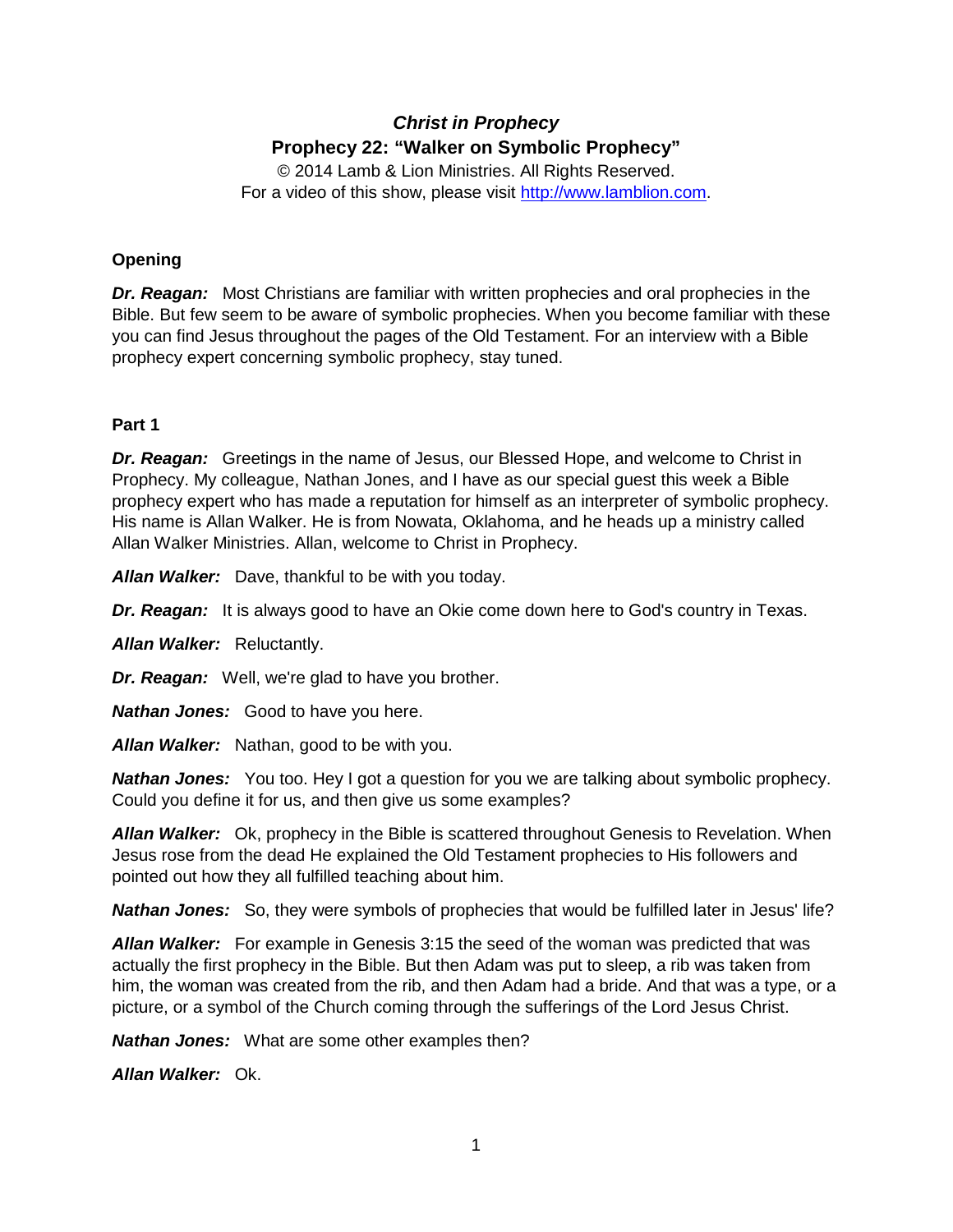*Dr. Reagan:* Let me give you one. It occurred to me the other night that one of the greatest prophecies in all the Bible-- great in terms of its overall impact of its significance is totally symbolic. And that is the prophecy in Daniel chapter 2, where King Nebuchadnezzar had a dream. And in that dream he saw this tremendous vision of a man who had a golden head, and silver chest, and thighs of bronze and legs of iron and feet that were brittle. Every bit of that is symbolic in nature. And he didn't understand what it was, so Daniel said, "Well Sir, you are the golden head. And you are going to be followed by the chest of silver which is going to be the Medo-Persian Empire. And that will be followed by the thighs of bronze which is going to be the Greek Empire. And then there is going to be the iron empire, which of course was the Roman. And that final empire represented by the feet is going to be the empire of the Antichrist. And out of that empire is going to come ultimately-- it will be destroyed by a rock that comes that's not cut out by human hands, so it is supernatural rock. It comes hits the feet, destroys the whole thing, expands and takes over the whole world. And he says, "That is going to be the empire of the Messiah." Every bit of that is symbolic in nature and took somebody to interpret it. The Bible is full of these kind of interpretive, symbolic types. Well you got one in mind?

**Nathan Jones:** Well, I was thinking that there is three types of prophecy or prophetic symbols in the Old Testament. We've got individual lives, like the life of Joseph for instance. Joseph was rejected by his brother, he was dropped down a well symbolizing death. He was brought out of the well symbolizing life. He was sold into slavery, and he redeemed his brothers through his new position of power and authority, just like Christ will when He's got the Millennial Kingdom and He's ruling. So there are individuals who are prophetic types. There's also historical events that are prophetic types, like the seven feasts which I would love for you talk a little more about. How the seven feasts are prophetic of-- sorry-- examples of prophetic events that are happening. And of course number three is inanimate objects like the Ark of the Covenant or the Mercy Seat how they are symbolic of Jesus' life. But could you tell me about the seven feasts?

*Allan Walker:* Ok, Passover was the first of the seven feasts and in the New Testament the Scripture says that Christ our Passover was sacrificed for us. Then there was the Feast of Unleavened Bread which speaks of the time that He was in the grave. Then there was the Feast of First Fruits which speaks of resurrection. Following that was the Feast of Pentecost which spoke of the descent of the Holy Spirit and the empowerment of the Church. Then there is the Feast of Trumpets which speaks of the coming of the Lord and our gathering unto Him.

*Nathan Jones:* The Rapture right?

*Allan Walker:* Yes.

*Nathan Jones:* The one we're all waiting for.

*Allan Walker:* Yes sir, absolutely. Imminent could happen at any time. Then there is the Day of Atonement which actually refers to the conversion of Israel during the Tribulation Period. The rest of these refer to the Church that refers to Israel. And then there is the Feast of Tabernacles which many believe is a type or picture of the Kingdom. So, all of these major events and the plan of God are typified by those feasts. And then various characters in Scripture: Abraham, Isaac, Jacob. You mentioned Joseph. Joseph's coat of many colors for example is a picture of the unsearchable riches that were in Christ. Then of course He was put to death and He made unto us wisdom, righteousness, sanctification, and redemption. And then Melchizedek is a type of the high priest and the priestly ministry of the Lord Jesus Christ. And throughout Scripture, virtually every book there is a message been done on Christ in every book of the Bible. And you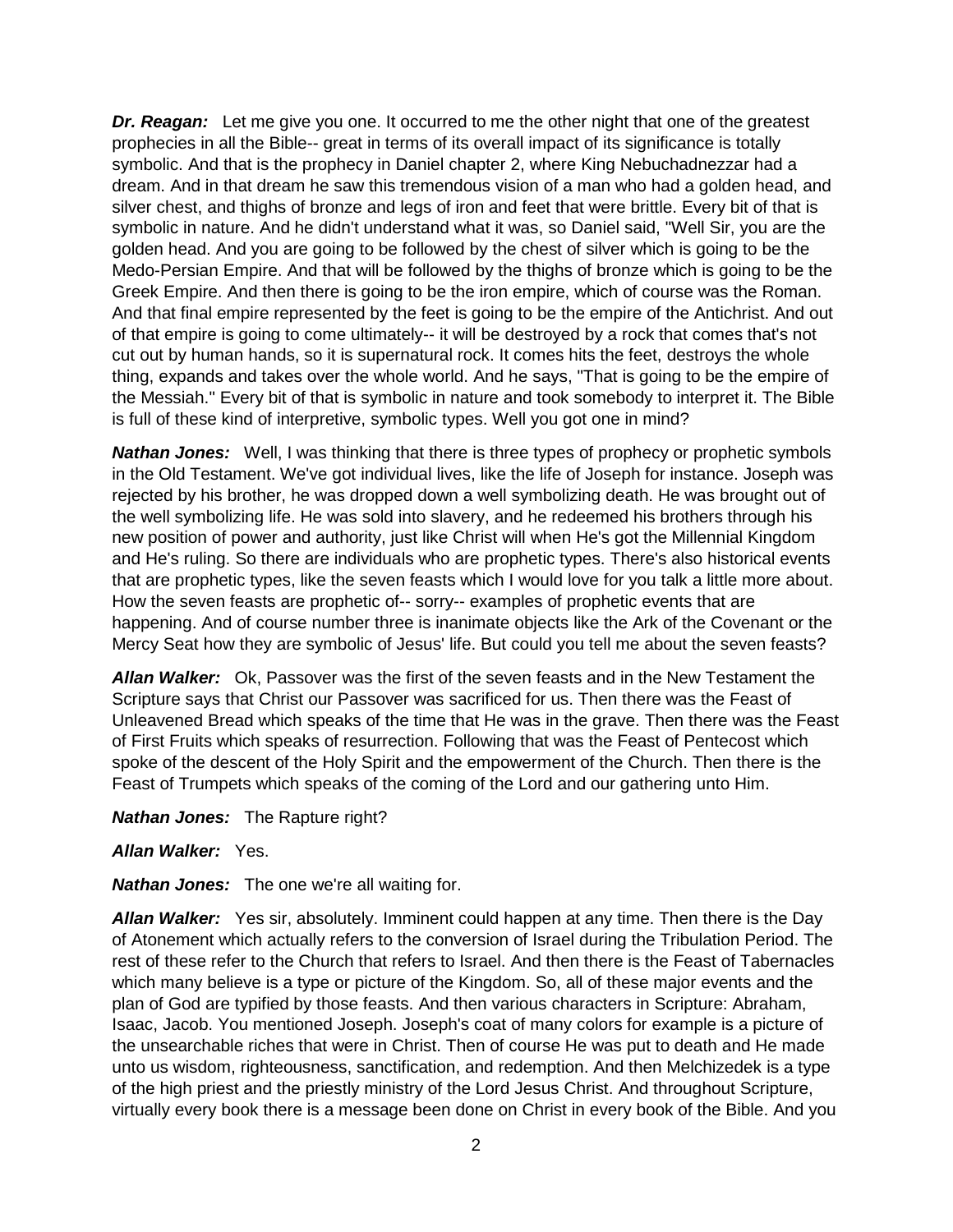can go throughout the Word of God and find Scriptures, types, prophecies, symbols, all of which point to the person and work of the Lord Jesus Christ. We actually need a working knowledge of the whole counsel of the Word of God. Many times we've just got a hold of bits and pieces of the Word of God and we fail to see how it all fits together. But Jesus is the common denominator that ties the 66 books of the Bible, and He is the unifying theme of Scripture. Everything in the Old Testament points forward to Christ. Everything in Revelation points back to Christ. And we see Jesus as the central theme of the Word of God.

### *Dr. Reagan:* That's right.

*Nathan Jones:* There was--

### *Dr. Reagan:* Go ahead.

**Nathan Jones:** Well, I-- you hear about symbolic prophecy, like silver means redemption, and stuff like that. And my first thought back in the day when I was studying this is, where do they get that meaning and all? Why does this point to Christ? And in my search in the Bible I found Colossians 2:16-17 which reads, "Therefore don't let anyone judge you in regard to food, and drink, or the matters of a festival, or a new moon, or a Sabbath Day these are a shadow of what was to come the substance of the Messiah." So all these symbols, all these prophetic types all point to Jesus Christ and God did that for a reason. Why do you think God seeded the Bible so much with symbolism then?

*Allan Walker:* I believe that God used object lessons. Many times in children's ministry we'll use puppets, we'll use visual aids.

### *Dr. Reagan:* Right.

*Allan Walker:* We'll use various teaching symbols to illustrate biblical truth. And man being spiritually dead is unable to comprehend spiritual truth. Many of the things for example the writings of the Apostle Paul.

# *Dr. Reagan:* Yes.

*Allan Walker:* Are deep and difficult to understand for the average person. And the Old Testament has object lessons in there that illustrate these scriptural truths and things that are otherwise seen as allegorical or perhaps just spiritual or mystical are made very real to us through these real life examples. Scripture says in the New Testament that those things which were written beforehand were written for our admonition upon whom the ends of the age are come there in Corinthians.

*Dr. Reagan:* You know speaking of object lessons reminds me that one time I had Charles Ryrie on this program, interviewing him and of course he known as a great theologian and you think of him as a great intellectual. Well he was a very down to earth person, very funny person, but right in the middle of the whole program I asked him, I said, "Do you think we are living in the season of the Lord's return?" He said, "I can prove it." He said, "I knew you were going to ask me that question." He reached into his pocket, pulls out an envelope. He says, "That envelope contains two objects that prove beyond a shadow of a doubt we are living in the season of the Lord's Return. Open it up." So I opened it up. He said, "Pull it out." I pulled it out and it was a Euro note. And I pulled out that other one and it was an Israeli shekel note. He said, "That is proof positive we are living in the season of the Lord's Return because the Bible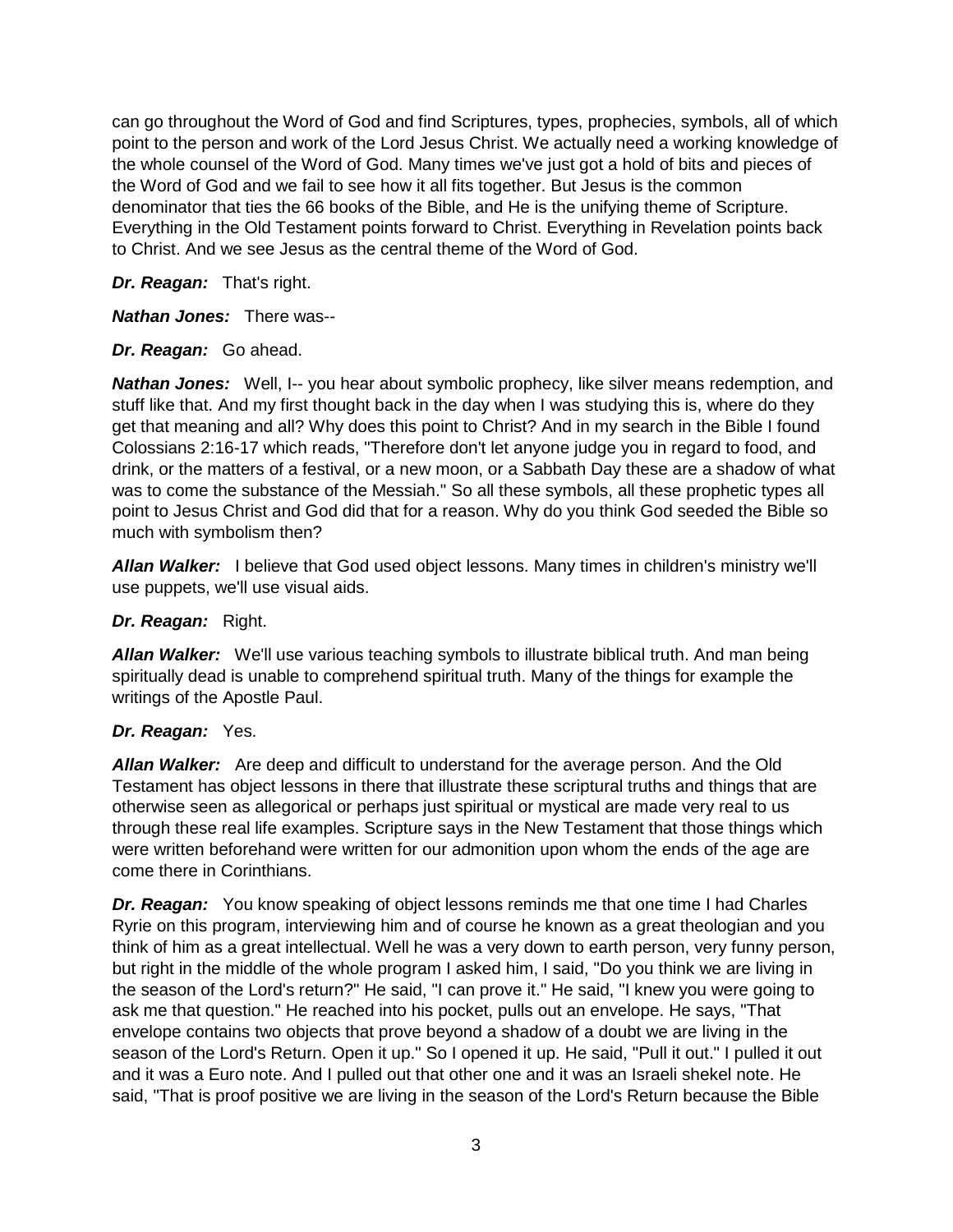says He's coming back at a time when Israel has been re-established, and the Roman Empire has been revived." So when the program was over I said, "Dr. Ryrie man that was a really great illustration, like a children's program where you give object lessons." He says, "Oh, people think of me as some you know theoretical, theologian and all." He said, "The very first book I ever wrote in my life was a book on object lessons for children." He said, "I just love object lessons." And the Bible is full of these as you pointed out, pointing to Jesus Christ. And of course all of that goes over to the book of Revelation where it says over there in Revelation 19 makes a very interesting comment there. Revelation 19:10, "The testimony of Jesus is the spirit of prophecy." That is what prophecy is all about, it is all pointing to Jesus Christ. And when you learn how to look for it symbolically you can find Jesus in almost every page of the Old Testament. You know my favorite, my favorite symbolic lesson is the one that you mentioned and that is Joseph.

### *Nathan Jones:* Joseph.

**Dr. Reagan:** I mean just think of it Joseph came to his people with a special message from God and they rejected him, same way with Jesus. They took him and put him in a pit which was symbolic of his death, just as Jesus really died. He was taken out of that, symbolic of his resurrection, Jesus really was resurrected. He went into a far country just as Jesus has now. He took a Gentile bride, Jesus is doing that right now taking a Gentile bride. It says when the Gentile bride is complete, what will happen? He will appear to His people and they will receive Him. And what happened to Joseph? His brothers came and they received him. So everything in Joseph's life is pointing to the life of Jesus Christ. David the same way. David was a person who was anointed to become the king but he had to wait a long time before he became king until Saul died. Jesus has been anointed King of Kings and Lord of Lords but He is not yet reigning. He is not yet reigning. He will not reign until He returns. Right now He's our High Priest in Heaven. But one day He's coming to reign and He is going to be like David, he's in a period of waiting right now. So I just love the symbolism of the Old Testament and how you can find Jesus on almost page if you really look for Him.

*Allan Walker:* You mentioned Joseph, also Joseph had an original dream or vision which speaks of the fact that God had a plan and purpose before all of that came about. He ended up telling his brethren he said, "You meant it for evil, but God meant it for good." And God had a predetermined plan and purpose which is worked out through all these stories.

*Dr. Reagan:* And his very dream was symbolic prophecy as a woman with a crown, and all this sort of thing and it was pointing to the development of the children of Israel, 12 tribes and all. And so we just have these symbols all through the Bible, but we have to be very careful and let the Bible interpret itself.

*Allan Walker:* Exactly.

### *Nathan Jones:* Yes.

**Dr. Reagan:** And be careful that we don't go off into wild situations which some people often do. Well I'll tell you what I want to come back in just a moment and have you talk about the Tabernacle of Moses in the wilderness.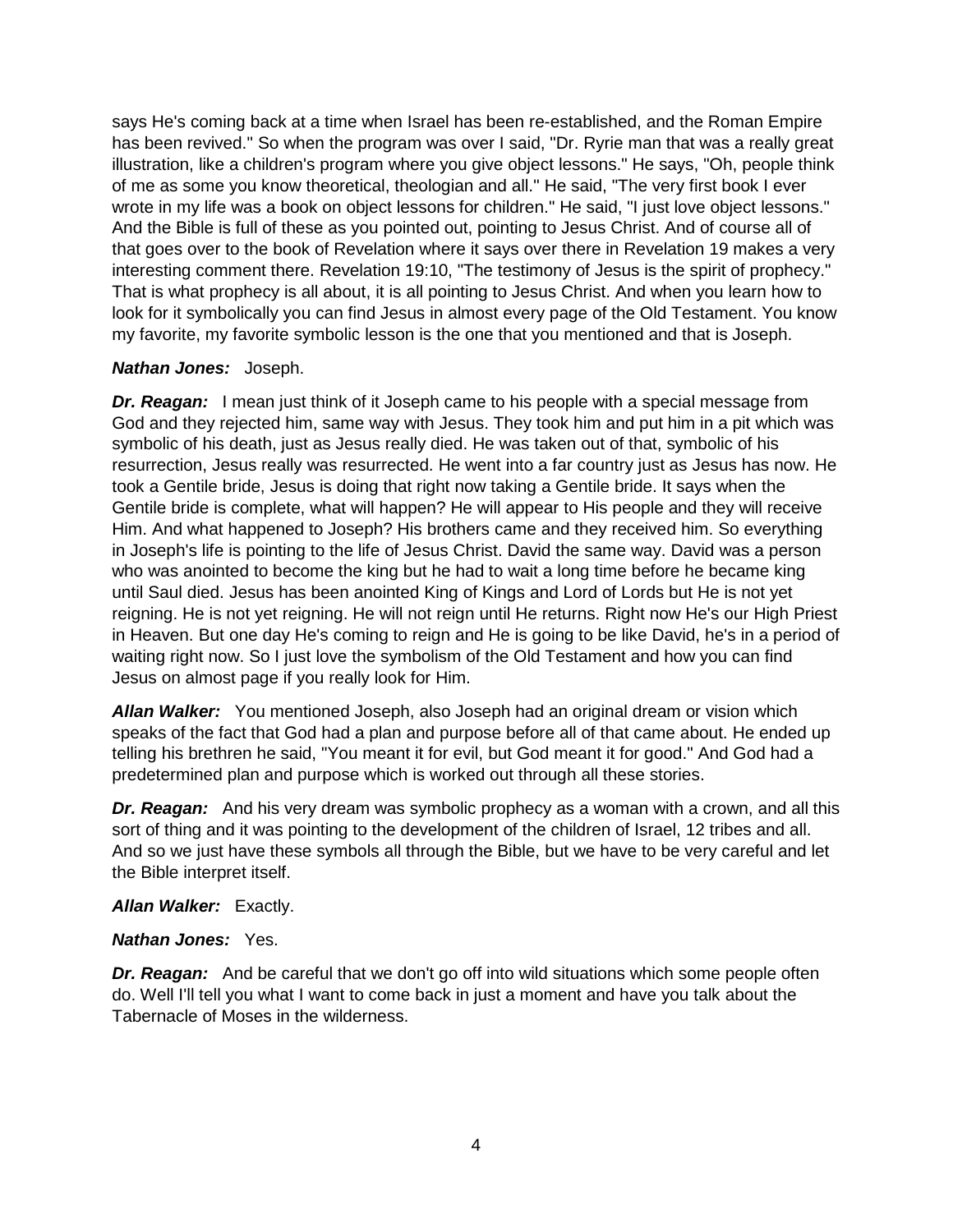### **Part 2**

*Nathan Jones:* Welcome back to Christ in Prophecy and our interview of Allan Walker. Hey, Allan, can you tell us a little about your background and what got you into Bible prophecy?

*Allan Walker:* Yes, Nathan, thank you. My wife and I work full-time at the Voice of the Martyrs a Christian ministry dedicated to fulfilling the ministry to the persecuted church.

*Nathan Jones:* An important ministry now.

*Allan Walker:* And then I travel weekends teaching Bible prophecy and the Tabernacle. I was first exposed to Bible prophecy in 1974 through the Bible Map: An Overview of God's Plan of the Ages by Leon Bates. And then the Tabernacle I was first exposed to in 1975 through a godly couple that taught me the ABC's of the Tabernacles and I've had an interest in it since that time.

*Dr. Reagan:* Well that's great. And I want to ask you-- let's just follow up now on the Tabernacle. I know you've done a lot of work on that and we're going to tell people at the end of the program how they can get a lot of that work free of charge. So, tell us, why is it important even to know anything about the Tabernacle of Moses and what does it mean in terms of symbolic prophecy?

*Allan Walker:* Well, the Scriptures says, Dave that out of the mouth of two or three witnesses let every word be established. And there are certain things in the Word of God that are just mentioned a time or two. And then there are other great themes of the Word of God which heavy emphasis is given to. There are some 50 chapters in the Bible dedicated to the Tabernacle, and if God dedicates 50 chapters to something we know it is a central theme of the Word of God. And we need to major on the majors, minor on the minors, and if God puts--

*Dr. Reagan:* So this is a major, huh?

*Allan Walker:* Yes, sir.

*Dr. Reagan:* Alright, well why?

*Allan Walker:* It foreshadows redemption.

#### *Dr. Reagan:* Ok.

*Allan Walker:* We mentioned that we need object lessons to help us understand spiritual truth. The death of the Lord Jesus Christ is typified or pictured in the Tabernacle. There are actually 100's, probably several hundred lessons we could learn through the Tabernacle, we'll just hit the high spots today. But all of us are aware that there was a seven foot high white linen fence that went around the outside of the Tabernacle called the Outer Court. That seven foot high fence illustrated the fact that man did not have the righteousness necessary to come directly into God's presence. There was only one gate leading into the Tabernacle typical of the fact that Jesus is the only way to Heaven. Jesus said, "I am the way." He said, "I am the door."

*Dr. Reagan:* Beautiful.

*Allan Walker:* He did not say I am one of many ways.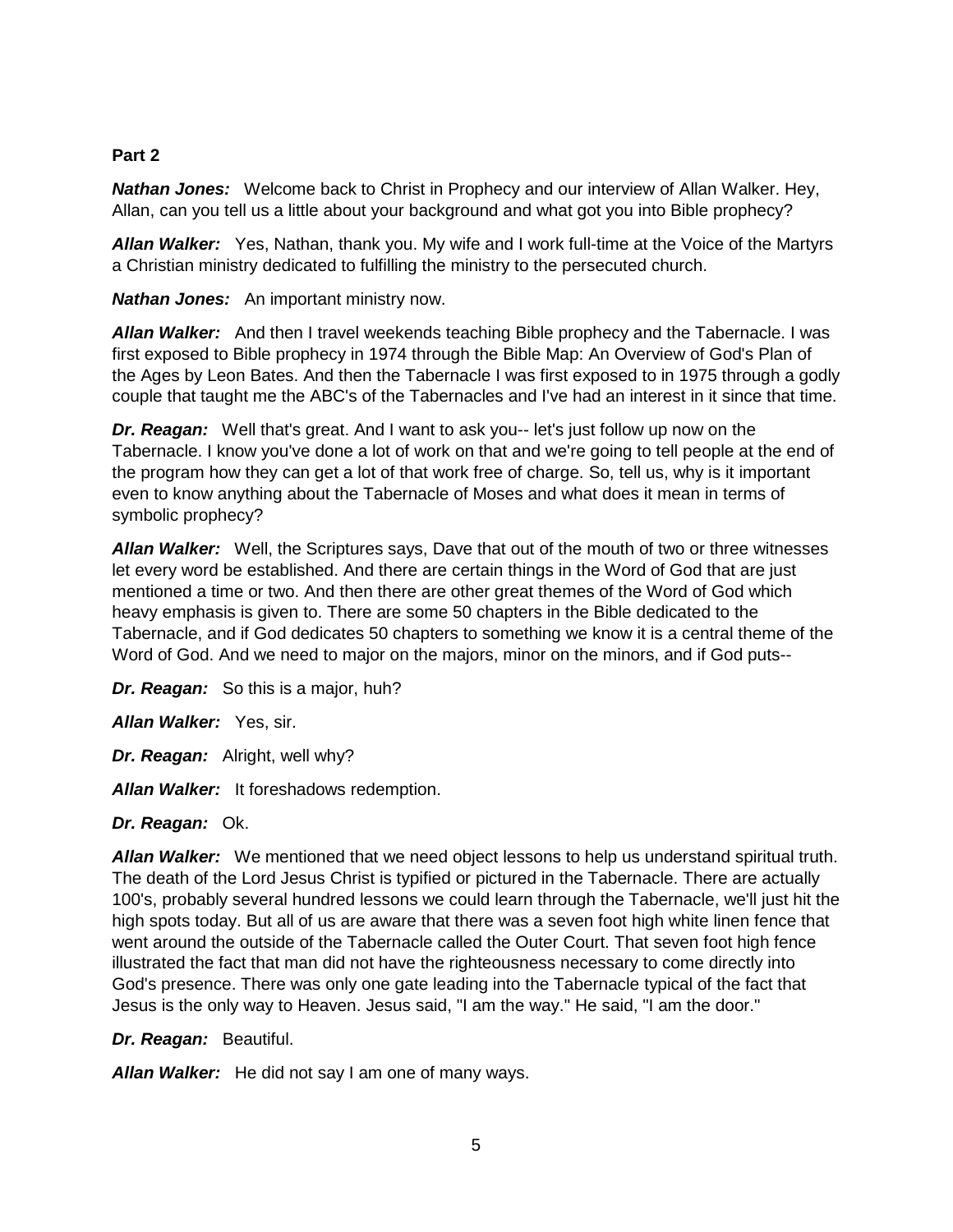*Dr. Reagan:* Let's just pause here for a moment and clarify one thing before you continue, and that is for the viewers who may not that familiar with this. When we talk about the Tabernacle of Moses what we are talking about is a tent temple that the Children of Israel carried with them during the 40 years of wandering in the wilderness before they built a permanent Temple in Shiloh or Jerusalem. So this a nomadic temple that was made of tents and it had a linen or whatever fence around it, so then a gate, ok.

*Allan Walker:* It was the center of the sacrificial system. We're all familiar with the basic truth of the Word of God without the shedding of blood there is no remission of sin.

### *Dr. Reagan:* Yes.

*Allan Walker:* When the priest came into the gate the first piece of furniture there was the Brazen Altar which was a picture of the cross.

### *Dr. Reagan:* Sure.

*Allan Walker:* The sacrificial blood was offered there. Then the priest would have to take the blood and go into the Holy of Holies and their sins were put off for another year. But there was no chair in the Tabernacle, the Priest could never sit down.

### *Dr. Reagan:* Couldn't sit down.

*Allan Walker:* His work was never finished; over and over those offerings had to be done. And the book of Hebrews points out very clearly that that was a system that was only temporary and it was pointing toward the one sacrifice that the Lord Jesus Christ would make. When Jesus died on the cross He cried out, "tetelestai," one Greek word meaning, "Paid in full." Translated "it is finished," in the King James and Jesus put away sin by the sacrifice of Himself. You and I as New Testament Christians live under a much better covenant than what they did in the Old Testament.

*Dr. Reagan:* So, what was the next object that people came into contact with?

*Allan Walker:* The brazen laver which was made out of the looking glasses of the women from Egypt. And it had water in it and the priest would have to wash before they could come in to do their priestly services. And many scholars believe that that Brazen Laver is a picture of the washing of water by the Word, that not only must we be saved by the sacrifice of Christ, we must apply the Word of God to our lives, bring ourselves into conformity with the Word of God with the help of the Holy Spirit.

### *Dr. Reagan:* Yes.

*Allan Walker:* And the priest had to do that, it was mandatory, they could not bypass the Brazen Altar, they could not bypass the laver they had to come that way.

*Dr. Reagan:* So, that gets us now to the entrance into the Tabernacle itself.

*Allan Walker:* Yes. There were five pillars on the front of the Tabernacle which reminds me that Jesus was: Wonderful, Counselor, Mighty God, Everlasting Father, Prince of Peace. And it rested upon sockets of brass. And brass you remember the Brazen Serpent was lifted in the wilderness and that was a type that sin had to be judged before man could come into the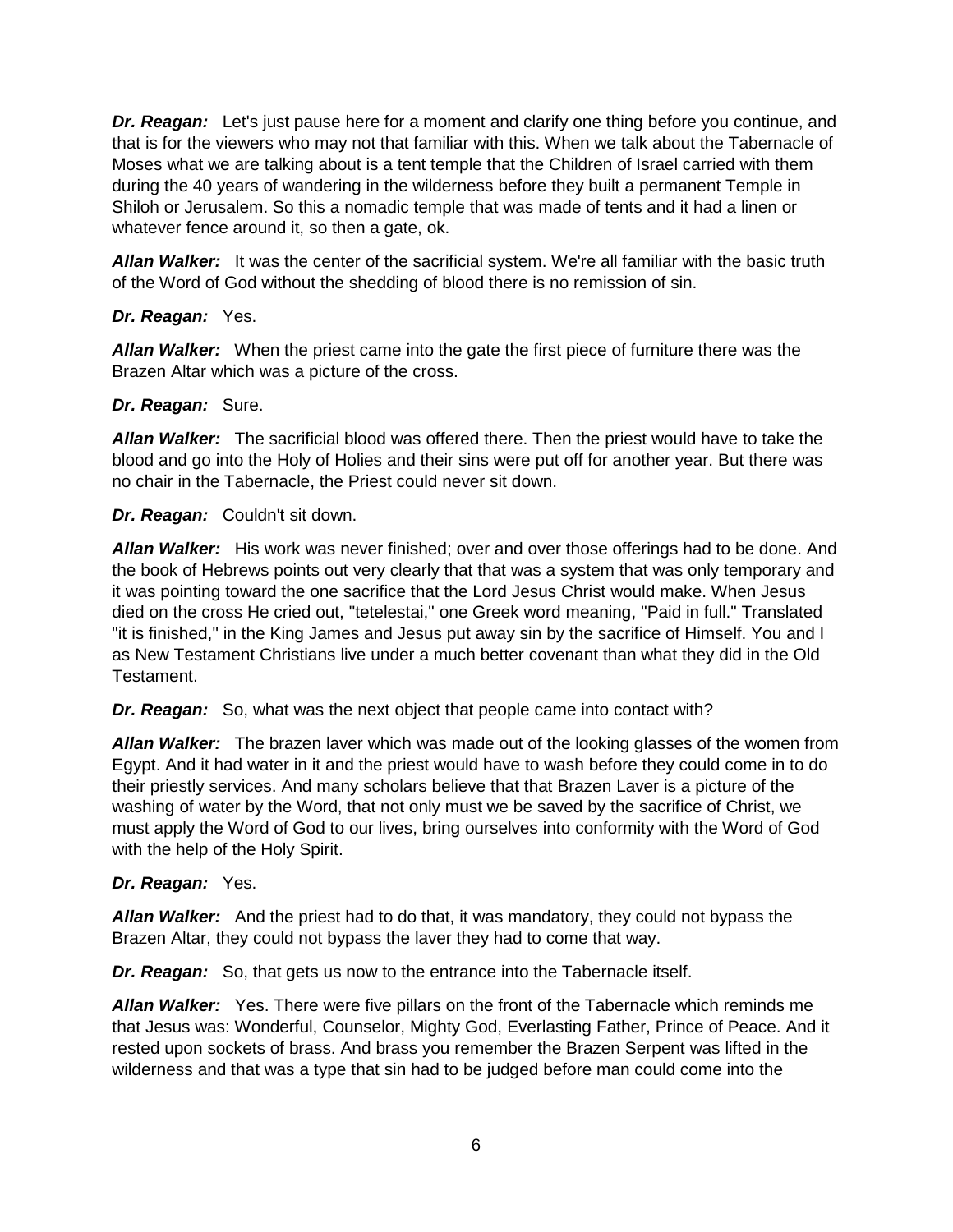presence of God, we don't come into God with our own unrighteousness, we must come to the Lord Jesus Christ, we must have His righteousness to have a relationship with God.

*Dr. Reagan:* So you go into the Holy Place, what's in there?

*Allan Walker:* The Holy Place had the Golden Lampstands seven-branch lampstand made out of a talent of pure gold, of beaten work with a central branch and six other branches. The priest would fill it with the olive oil which was a picture of the Holy Spirit. And the lampstand was the only light in the Holy Place, there was no sunlight, there was no natural light and it all had to be provided by the olive oil. And then there was a Table of Showbread.

*Dr. Reagan:* With that lamp could that be a symbol of Jesus or the Messiah as the light of the world?

*Allan Walker:* Jesus says the Light of the World.

*Dr. Reagan:* In one of His great discourses.

*Allan Walker:* Yes.

*Nathan Jones:* Or sevenfold spirit?

*Allan Walker:* Sevenfold spirit, all of those are listed there, and that is very typical. And the number seven is found predominate throughout the Tabernacle as well as many other places in the Old Testament. And some scholars see Jesus as the central branch and we as born again believers grafted in, I'm the vine, you are the branches.

*Dr. Reagan:* Let's move on to the Table of Showbread.

*Allan Walker:* The Table of Showbread Jesus is the bread of life and they must feed upon the bread to sustain them to do their priestly ministry. And it was unleavened, and leaven was a type of sin and false doctrine. No leaven speaks of the sinless life of Christ.

*Dr. Reagan:* Ok, that brings us to the entrance into the Holy of Holies, the veil there.

*Allan Walker:* The veil separated man from the presence of God, and man could not come into the presence of God apart from blood sacrifice. And only the priest could come in behind the veil with the blood and then put off sin for another year. But when Jesus, again, died on the cross that veil was rent.

*Dr. Reagan:* Yeah.

*Nathan Jones:* Top to bottom.

*Allan Walker:* Signifying that the way into the presence of God was opened up for man. Interestingly enough Scofield says that the priest patched that veil back up and continued to offer animal sacrifices for another 40 years after the death of Jesus, when salvation had already been completed by the work of the Son of God.

*Dr. Reagan:* In the Holy of Holies was the Ark of the Covenant.

*Allan Walker:* The Ark--

*Dr. Reagan:* What's the symbolism of that?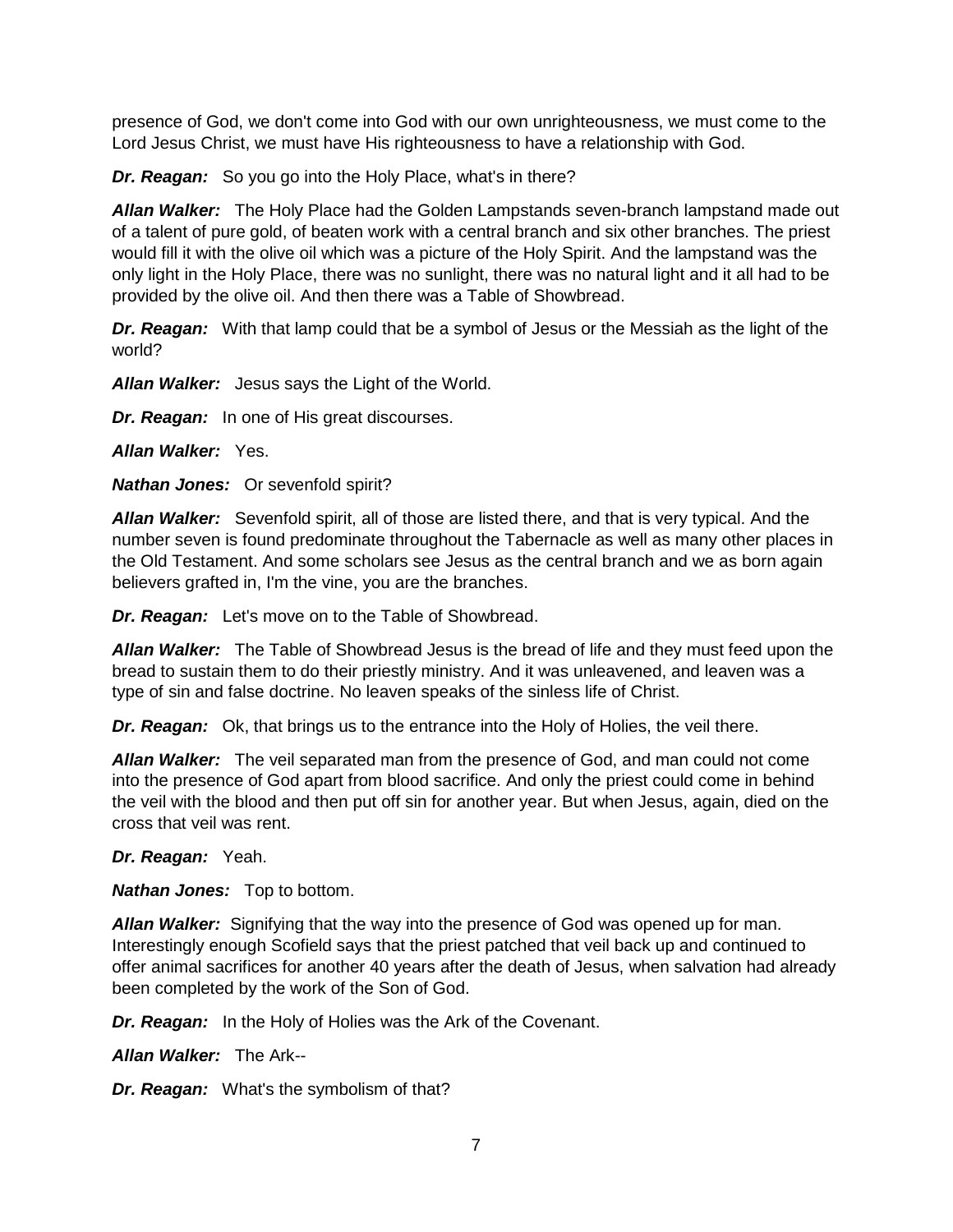*Nathan Jones:* This is the good part, yeah.

*Allan Walker:* The Ark of the Covenant is well known to everyone that symbol it was made of acacia wood which was a desert growth, spoke of Jesus as a root out of dry ground, overlaid with gold which was a symbol of His divine nature. Jesus was a 100% God, 100% man in one person and His divine nature and human nature are both typified by that. Inside the Ark of the Covenant were the Tables of the Law, Aaron's rod which had budded supernaturally. Now that rod had been cut off.

### *Dr. Reagan:* Yes.

*Allan Walker:* And then when it budded supernaturally that spoke of resurrection life, so, there the death and resurrection of Jesus. Jesus said, "No man takes my life from Me, I have the power to lay it down. I have the power to take it up again, this commandment have I received from my Father." And then of course the manna was there. But that spoke of the fact that man had broken God's law, he had rebelled against the priesthood there when Korah rebelled against the priesthood. And then he complained about the manna in the wilderness which spoke of man's threefold rejection of God. And God looking down upon that would see the sin and see the broken law, but the Mercy Seat a solid slab of pure gold covered over those elements in the Ark of the Covenant. And the Priest would put that blood on the Mercy Seat which was propitiating them and putting sin off for another year.

*Dr. Reagan:* So, it was a symbol that the death of the Messiah through the shedding of His blood would make it possible for the mercy of God to cover the law of God.

*Allan Walker:* Right, rather than facing law, we face grace.

*Dr. Reagan:* Yes, amen.

*Allan Walker:* You and I have grace today because of what Jesus did, but these object lessons from the Tabernacle help us understand these spiritual truths in the New Testament.

*Nathan Jones:* Allan, you've got to tell us about the angels because that is my favorite part.

*Allan Walker:* Ok.

*Nathan Jones:* Why were there two angels on the Mercy Seat?

*Allan Walker:* Ok, well one scholar said that we believers, we born again believers are the curriculum that angels study. The angels look on at God's plan of redemption and they see God's involvement with man. And as they are watching they are facing each other looking upon the Mercy Seat they see redeemed humanity and they are watching the ongoing conflict between good and evil. And it also speaks of the angels guarding the essential Holiness of God, the Shekinah; the visible glory of God would appear there in the Holy of Holies. And it is a very beautiful picture of mankind being redeemed with the blood of Jesus Christ and angels studying and watching all of this transaction.

*Dr. Reagan:* You know in John 20:11 it talks about Mary going to the tomb, and it says, "Mary was standing outside the tomb weeping and as she wept she stooped and looked into the tomb and she beheld two angels in white sitting one at the head, one at the feet where the body of Jesus had been lain." And that just grabs me because what she saw was a fulfillment of the prophecy of the Ark of the Covenant. She saw the Mercy Seat where the Lord's body had been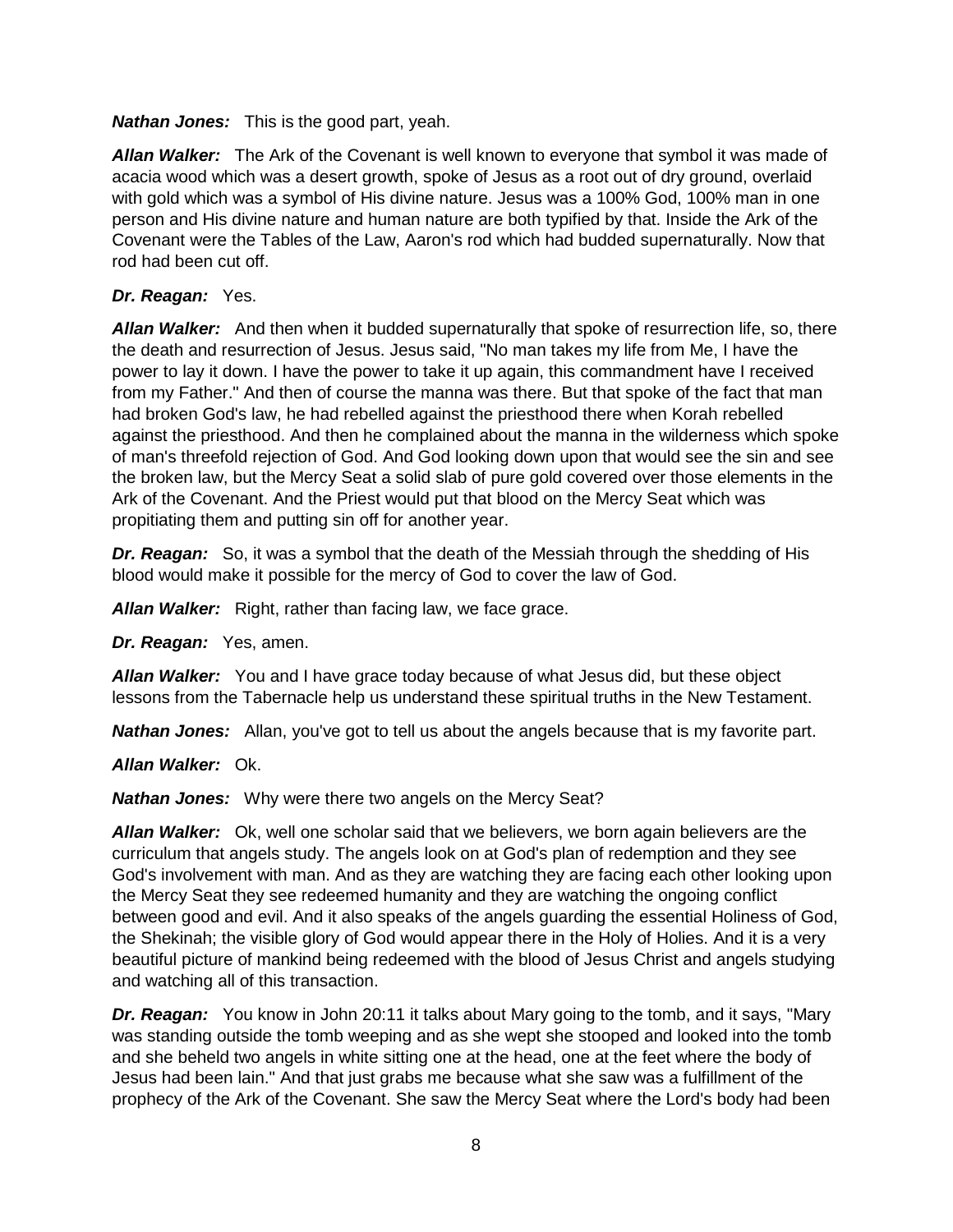lain, where the blood had been shed and she saw two angels at each who were hovering over that sacred spot, the fulfillment of what this is talking about. Isn't that amazing? It just sounds like nothing but just a historical statement but if you know something about the symbolism in the Old Testament you realize she is seeing the fulfillment of prophecy there.

*Allan Walker:* Well, Dave you had pointed out something in some of your writings about the priest taking the blood and marking the earth.

*Dr. Reagan:* Yes, he would step back and mark the earth. Why'd he do that?

*Allan Walker:* Mark the earth, well he was claiming the earth and the Lord Jesus Christ ultimately will come back to rule and reign over every square inch of planet earth and that typified there in the Old Testament through the blood offering. And many scholars believed that the Tabernacle itself with its types, shadows, and symbols, was a picture of the First Coming of the Lord Jesus Christ and His sufferings as He came to die and to redeem us. And the Temple which was built later under Solomon was a picture of Christ in the Kingdom ruling and reigning as King of Kings and Lord of Lords.

### *Dr. Reagan:* Yes.

*Allan Walker:* So, the Tabernacle is a temporary dwelling, the Temple was seen as the permanent dwelling but then yet there is the eternal state beyond that as well.

*Dr. Reagan:* Wow, I tell you it is just amazing isn't it? All of the symbolism, and you've only touched the hem of the garment. I know--

### *Allan Walker:* Absolutely.

**Dr. Reagan:** In your teaching on this you go into great detail and point out things that I never even thought of before that have to do with that.

*Nathan Jones:* Pages, after pages, after pages, I found it fascinating as I read, and it reminded me I used to wonder "Why was God so particular about the measurements? And what was in it?" And how each thing was made in the Tabernacle. And then you read in Hebrews 8:5 and 10:1 that they are a shadow of the heavenly things. So the Tabernacle and the Temple are actually small scale versions of what we'll see someday in Heaven, right?

*Allan Walker:* Right. All of this is extremely important, it illustrates the eternal truth. All the "I am" statements of Jesus are typified in the Tabernacle. I am the Door. I am the Way the Truth and the Life. I am the Bread of Life. I am the Vine, you're the Branches. I'm the Gate.

### *Dr. Reagan:* Yeah.

*Allan Walker:* All of this pictures of Jesus.

*Nathan Jones:* And the Jews would have understood that, right, as He was teaching.

*Allan Walker:* They should have. They should have been able to look at the Old Testament and see. Of course Daniel talks about a specific time for the coming of the Messiah, they should have been able to see that clearly from the writings of the Old Testament.

**Dr. Reagan:** Well I'll tell you it would be difficult to find an object lesson more important than the Tabernacle was.